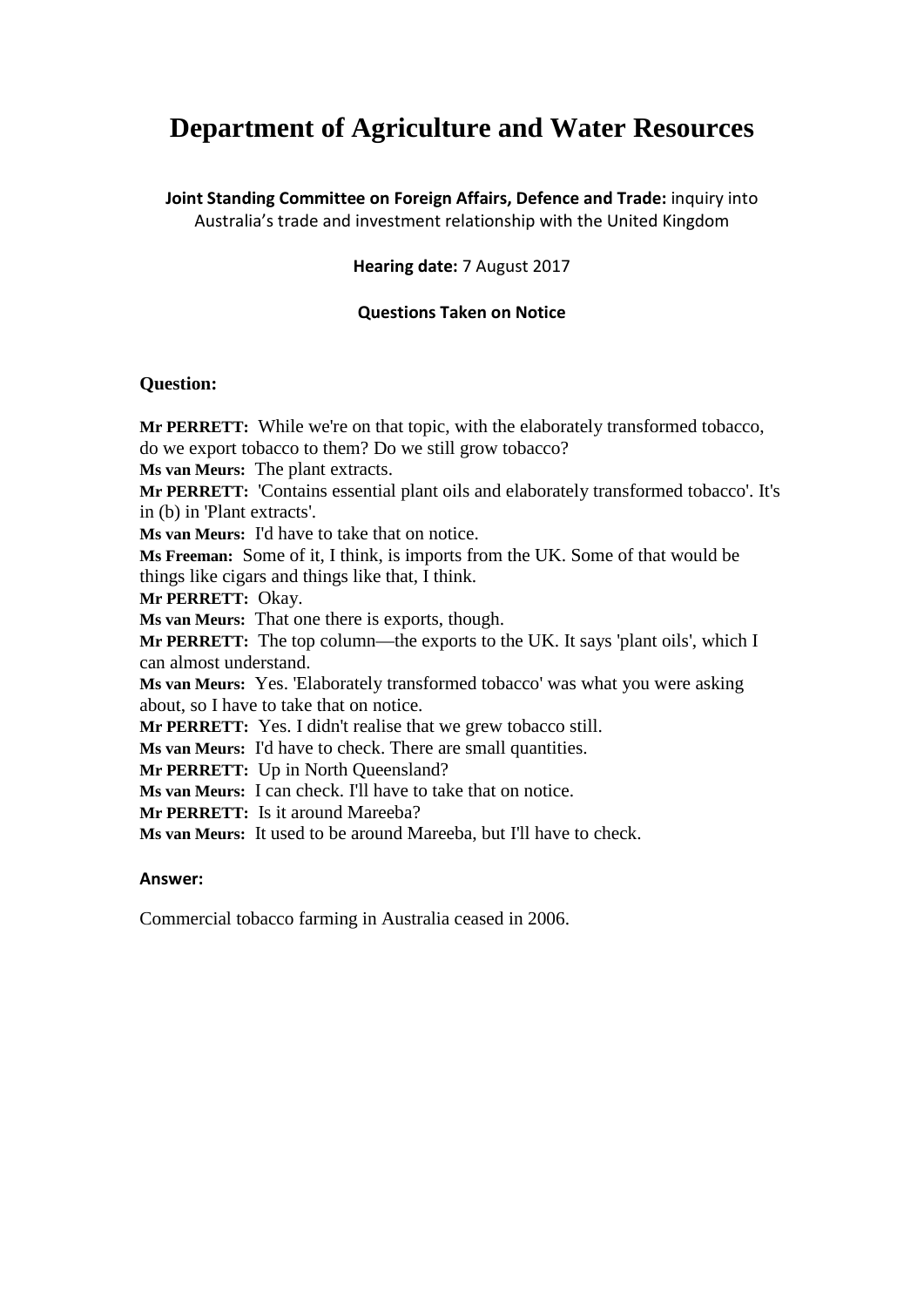### **Question:**

**CHAIR:** I think we do want a different quota, but I'm just wondering: do we have a goal in mind? Have we done any work around what that new quota might look like? **Ms van Meurs:** There is some initial—for the UK or for the EU? We are starting to look at negotiations as part of the EU FTA, and of course that hasn't been formally agreed yet, but we are looking in the background at what is possible there with industry. We have lots of conversations with industry about what is possible. The UK and the EU have made it very clear that they are negotiating a free trade agreement and are not prepared to discuss work on a free trade agreement with Australia until that is finalised. We do have a working group with the UK, which we are talking about lots of issues with, and it mentioned that in our opening—

**CHAIR:** How often has that met?

**Ms van Meurs:** I will have to take that on notice, but we have had two telephone hookups with the UK.

**Mr Worrell:** The Australia-UK Trade Working Group is headed up by the Department of Foreign Affairs and Trade, so that is their working group—

**CHAIR:** But do you sit on it? Do we have a department of agriculture rep on that working group?

#### **Answer:**

The Australia–UK Trade Working Group (TWG) has met once at Ministerial level (Minister Ciobo and Lord Price) following the establishment of the TWG (established September 2016), and twice at senior officials level – once in May and once in September 2017.

The Department of Agriculture and Water Resources does not attend the TWG meetings but the Department of Foreign Affairs and Trade (DFAT) consults across agencies where relevant prior to meetings and provides debriefs following meetings. DFAT is the lead agency.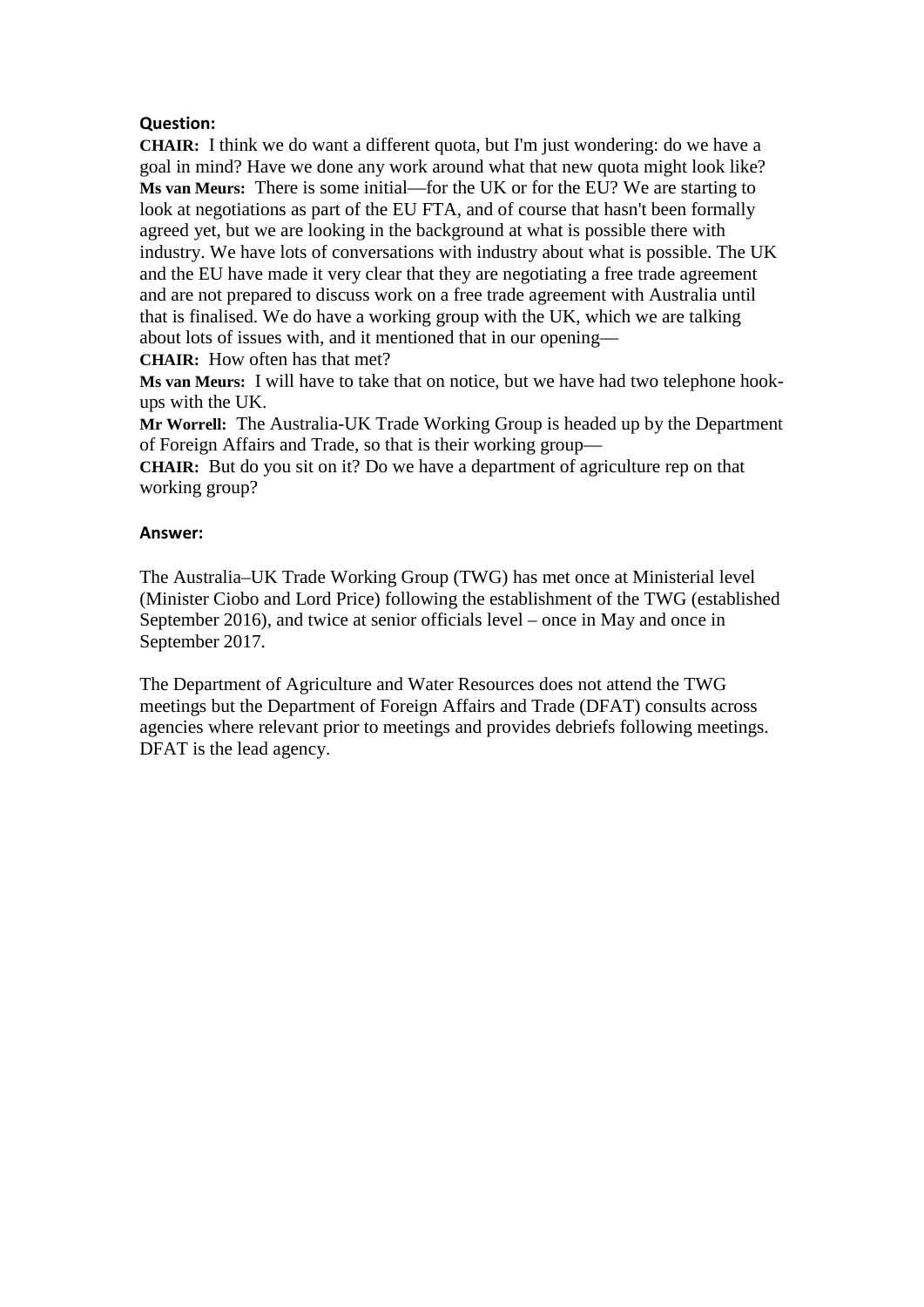# **Question:**

**CHAIR:** Every month we send a batch.

**Dr Cupit:** Monthly, if there are changes. If there's nothing happening within the sector, that we're aware of, we don't send it for that month. We wait until the next month: 'Is there anyone out there who wants to put anything in? We'll put up that next batch.' So it's only monthly if there's something going on in the month, if there's a change every month.

If an exporter gets all of their documentation with us, we know what they're doing, we've got them ready for the list, they can meet all the importing country

requirements for the EU and they come in after we've sent something—usually that's about the first or second week of the month—they need to wait until the next month. So there's that time frame, as well.

Once we get it over to the EU, for their purposes they have to list it. As soon as we've sent something over to them they'll send something back to us and say, 'We've got your request. We will now assess it.' That can take anything up to three months. We have no control over that. Once it is listed on their listings we have to be notified of that. We aren't officially notified; we have to go in and check every month to see where there have been changes. We do that around the same time as we're ready to send more information across to them. We'll check on our system, see their listings, make sure that that's okay, put it into our system and then notify the establishment that they're okay to go. That whole process can take, at a minimum, probably about four to five months.

**CHAIR:** What's the range from our best case that we've ever got someone EU accredited to our worst case?

**Dr Cupit:** I wouldn't know the—

**CHAIR:** Could you give that information on notice—and maybe the mean. **Dr Cupit:** We could try to get that information.

#### **Answer:**

Typically the process from lodging an application for export registration to approval and EU listing will be 4 - 5 months. The quickest EU registration to date is approximately three months.

| Process Step                                                                                                                                                                                                                                    | Typical timeframe for<br>actioning                                |
|-------------------------------------------------------------------------------------------------------------------------------------------------------------------------------------------------------------------------------------------------|-------------------------------------------------------------------|
| 1. application for export registration                                                                                                                                                                                                          | 48 hours                                                          |
| 2. allocated to an auditor for client contact and<br>assessment/audit                                                                                                                                                                           | 5 working days                                                    |
| 3. Auditor arranges for the export application to be<br>desk audited                                                                                                                                                                            | 20 working days                                                   |
| 4. auditor arranges a site assessment to verify<br>compliance with export standards and documented<br>system                                                                                                                                    | 20 working days if not<br>undertaken as part of the<br>desk audit |
| 5. Concurrently with the audit process, the application<br>is sent to the department's finance area to establish<br>if there is any debt owed to the Commonwealth and<br>to the department's compliance area for fit and<br>proper person check | 5 working days (this can<br>vary if there is<br>outstanding debt) |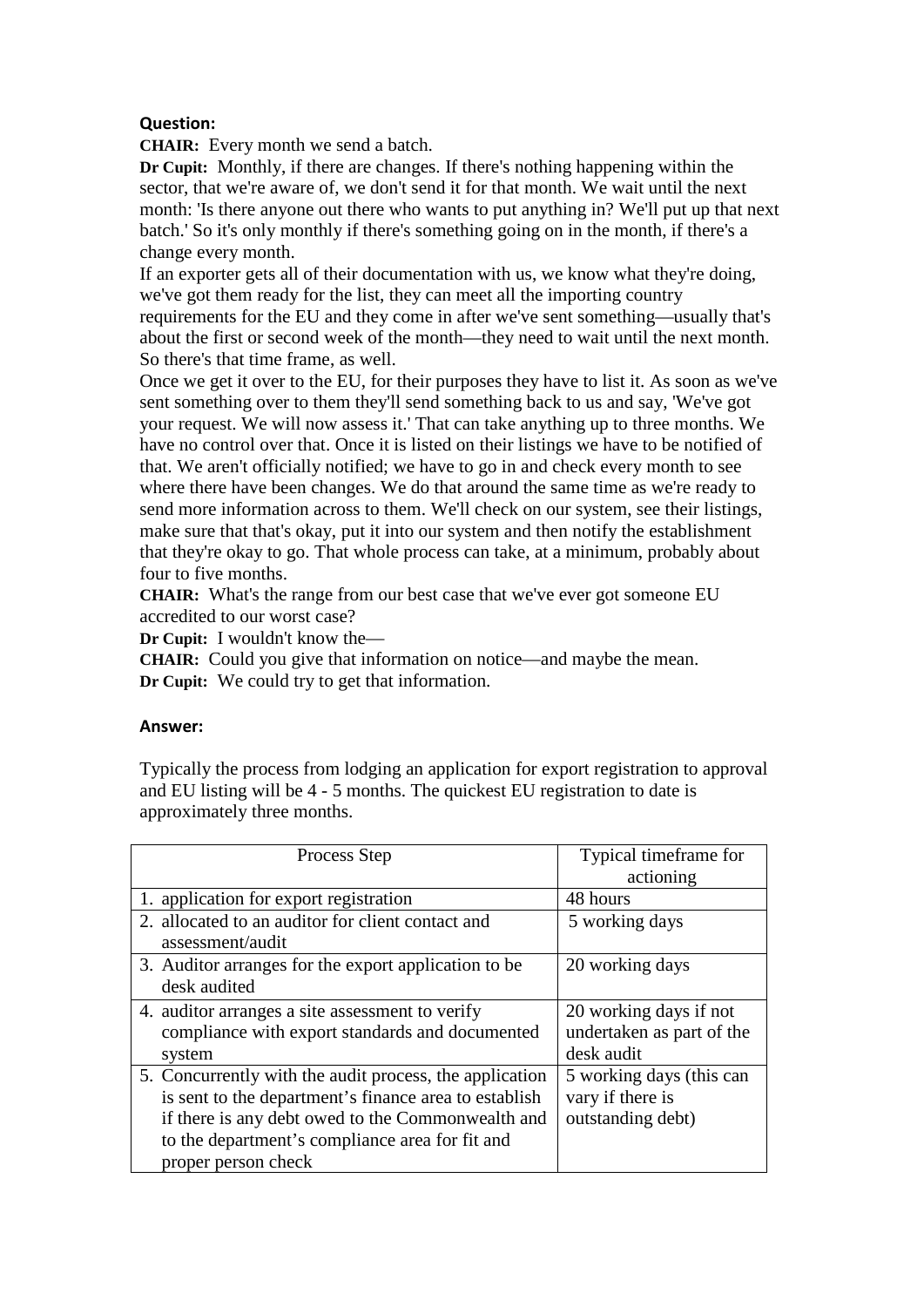| 6. Once the establishment site and its documented     | 2 working days |
|-------------------------------------------------------|----------------|
| production system has been approved for export        |                |
| purposes, the details and approval are conveyed to    |                |
| the department's central export registration area     |                |
| 7. EU notification is sent on the $8th$ of each month | Monthly        |
| 8. EU assess the application and add the              | 2 months       |
| establishment's details to their approved list        |                |
| 9. Once approved and listed by the EU, the            | 2 days         |
| department updates the registration of the export     |                |
| establishment to include EU eligibility               |                |

The above timeframes are variable and contingent on a number of factors:

- Level of compliance and standard of the establishment
- Accuracy and completeness of the information in the application
- Outstanding debt
- Speed of the EU in actioning the request
- Workload of staff
- Location of manufacturing site